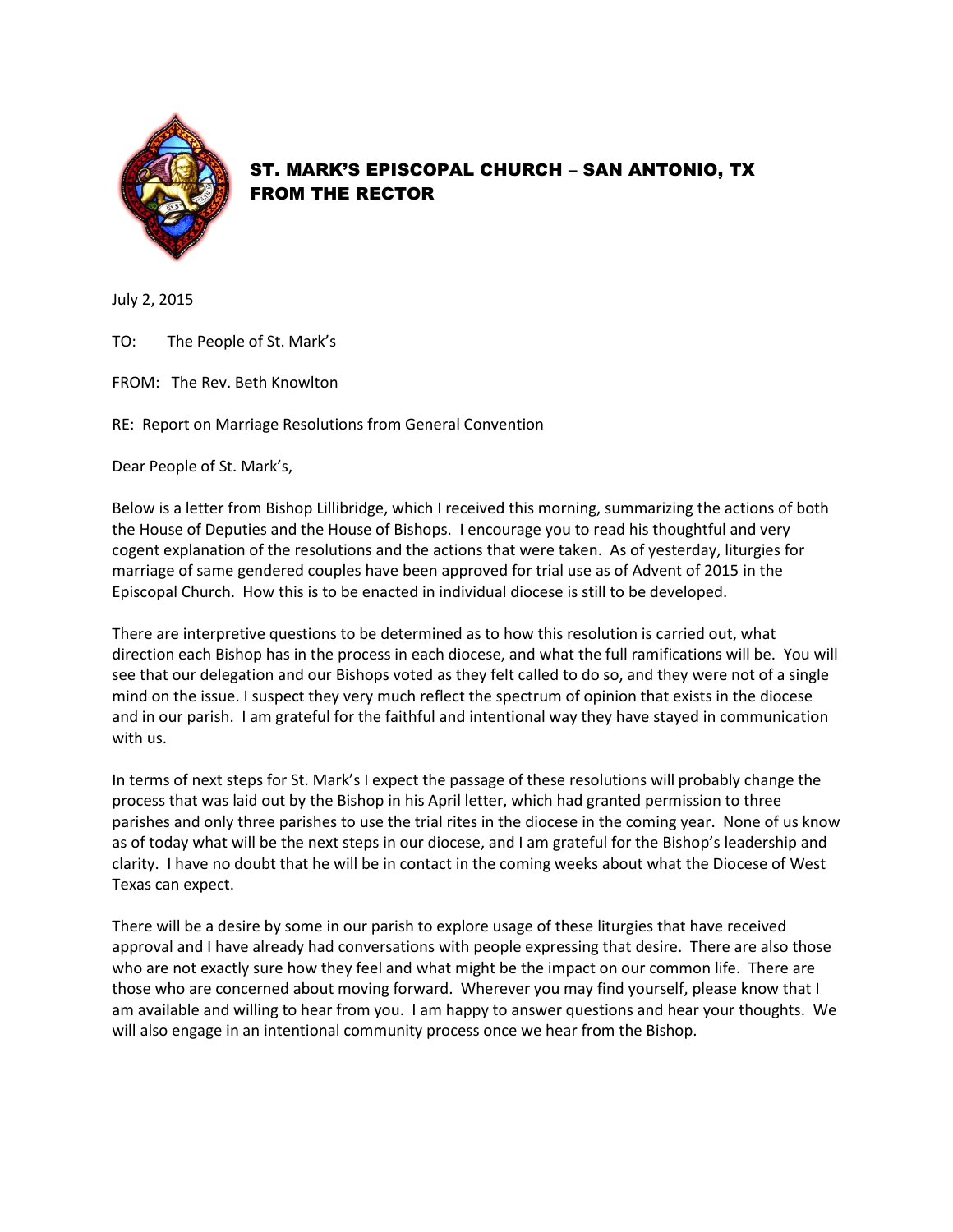In the coming weeks, I will discern with the leadership of our vestry, clergy, and all of you how to best commence a conversation at St. Mark's. We have yet to do this in an intentional way, and it will be a vital step as we move forward.

As faithful Christians, I am asking you to do what you already do so well, which is to be a presence of calm steady love that is only possible through the love we have received from Jesus Christ. We are in a strong and positive place as a parish, and we have a tradition of respecting and supporting one another in Christ-like love. Patience will be important as we await guidance and have a chance to discern how to best proceed in our community. There is not a deadline upon us and it will be important for us to do this with care and deliberation. I have every confidence that we will do this with faith and grace. As always, I am grateful for this calling to be amongst you as priest and companion as we answer God's calling.

Peace,

Beth +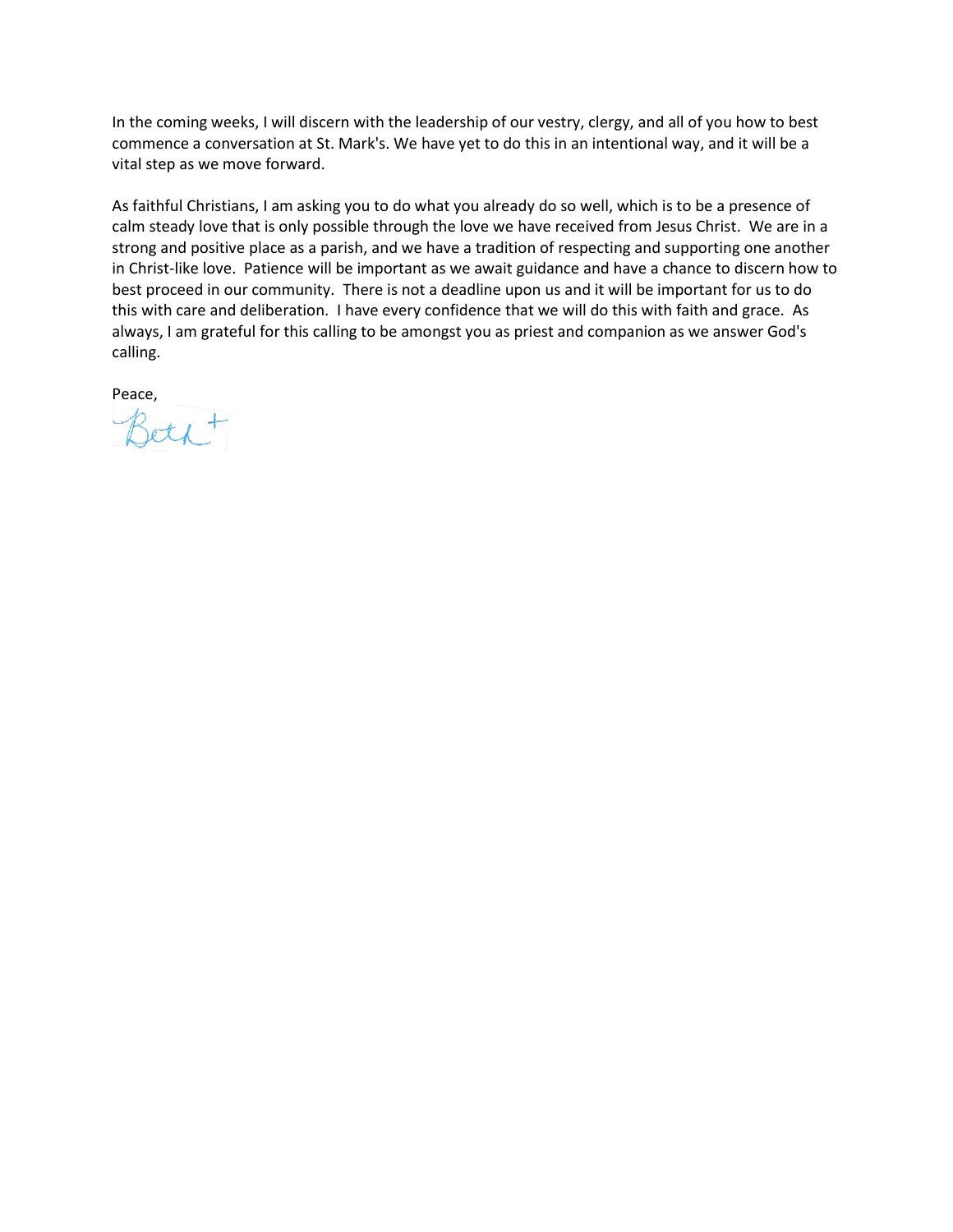## TO: The Clergy of West Texas

FROM: Bishop Lillibridge

I am writing to you from the 78th General Convention of The Episcopal Church in Salt Lake City.

As previously reported, resolutions about the nature and definition of marriage have been front and center at this Convention. Last week, the Supreme Court ruled that same gender marriage is now legal across the country.

The two resolutions dealing with marriage, which have now passed both the House of Deputies and the House of Bishops in the same form, are entitled A054 and A036. They are finalized and approved.

Bishop Reed and I realize that people of West Texas are experiencing a wide range of emotions. There are those who are happy, and there are those who are distressed. Your deputation is committed to honoring all, including each other. Some of us voted in favor of the Trial Use liturgies for same gender marriage, others voted against (A054). All voted against what we consider pre-mature canonical changes (A036) while this period of Trial Use is underway. We are encouraging each other to be clear about one's convictions while staying connected. It is a blessing to serve with such people.

Let's look at the main points of A054 first, since A054 was considered first in both Houses. This resolution has authorized the use of "Trial Liturgies" for same gender "marriage." These liturgies are authorized beginning the First Sunday of Advent in 2015. The resolution notes that, *"Bishops exercising ecclesiastical authority...will make provision for all couples asking to be married in this Church to have access to these liturgies. Trial use is only to be available under the direction and with the permission of the Diocesan Bishop."*

Therefore, the Bishop has some amount of latitude in the authorization of these "Trial Liturgies", and at the same time must make some provision for their use. Bishop Reed and I will be sorting through the various interpretations of this when we return from General Convention, especially in light of the next paragraph.

The resolution also reiterates the wording of the last General Convention (in 2012) with regard to same gender blessings, namely: "It shall be within the discretion of any Member of the Clergy of this Church to decline to preside" and "that no bishop, priest, deacon, or lay person should be coerced or penalized in any manner, nor suffer any canonical disabilities, as a result of his or her theological objection to or support for (this Convention's) action..."

Finally, the resolution calls on the Standing Commission on Liturgy and Music to continue to monitor the use of this material and report to the next General Convention (2018 in Austin). This is what is meant by "trial use."

In the matter of A054, some in the deputation voted in favor, some against. This mirrors the variety of theological opinions present in our diocesan family. While there is much, much more to say on the matter by way of explanation on votes both in favor and votes against, let me say here that I voted in favor of the Trial Use Liturgies of A054, and Bishop Reed voted against. Likewise, our clergy deputation voted 4-0 in favor of A054, our lay deputation was 3-1 against.